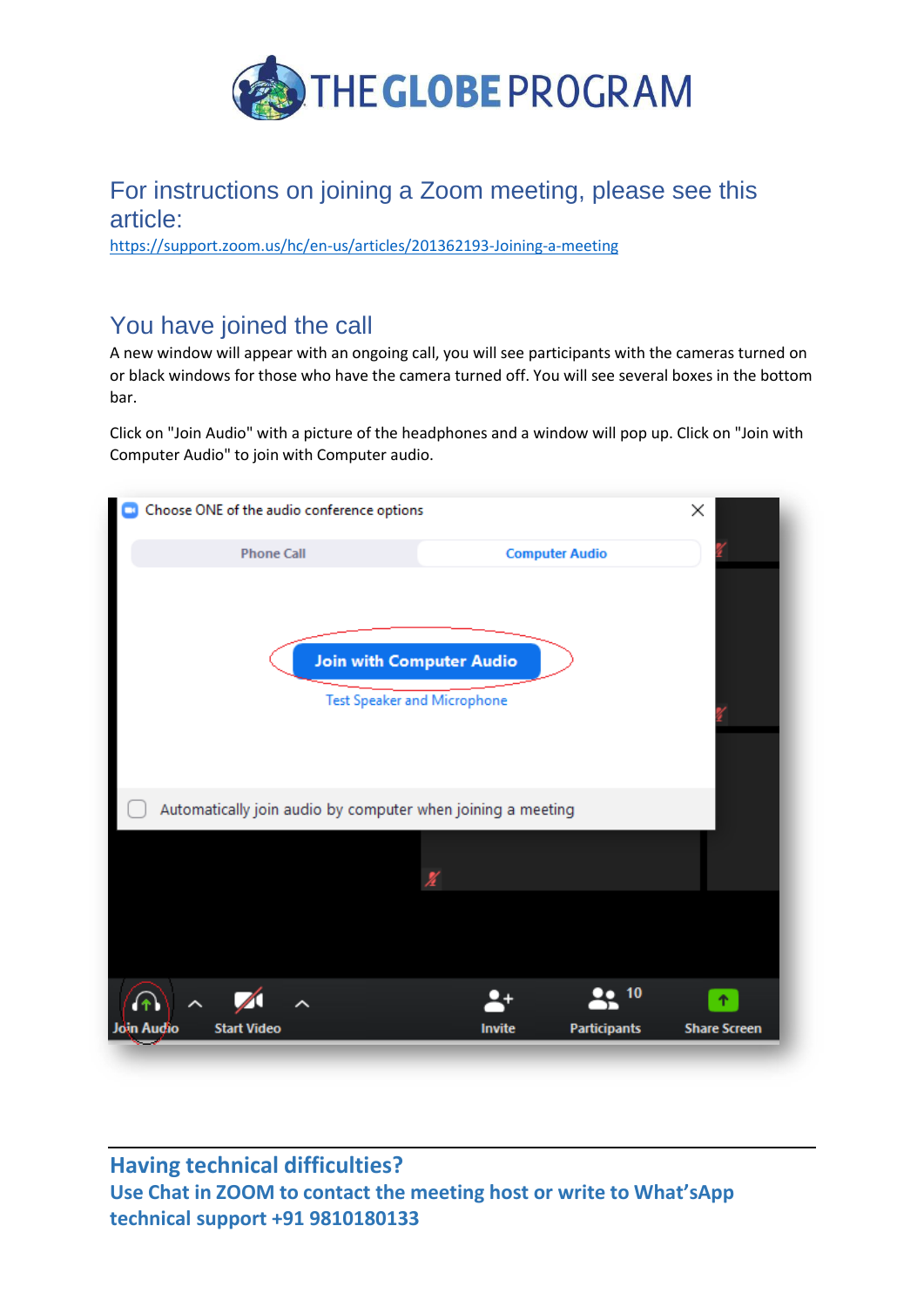

#### Mute/unmute microphone

Your microphone is connected, but everyone starts with a mute microphone (the microphone is crossed out). Click on "Unmute" to speak. **If you do not want to speak, keep the microphone muted.**



#### Camera on/off

You might also start a call with the **camera** off. Click "Start Video" if you want other participants to see you. The meetings will be recorded. **Stop your camera, if you don´t want to be visible in the record.**



### **Chat**

**To ask questions or add comments, please use a chat window.** To open the window, click on Chat button. The window will open on the right side of your screen. You can write to everyone or send private messages to other participants.



#### **Participants**

If you click on "Participants" on the right, you will see a window with all the participants in the call. You can also chat with them during the call  $-$  click on "Chat".



**Having technical difficulties? Use Chat in ZOOM to contact the meeting host or write to What'sApp technical support +91 9810180133**